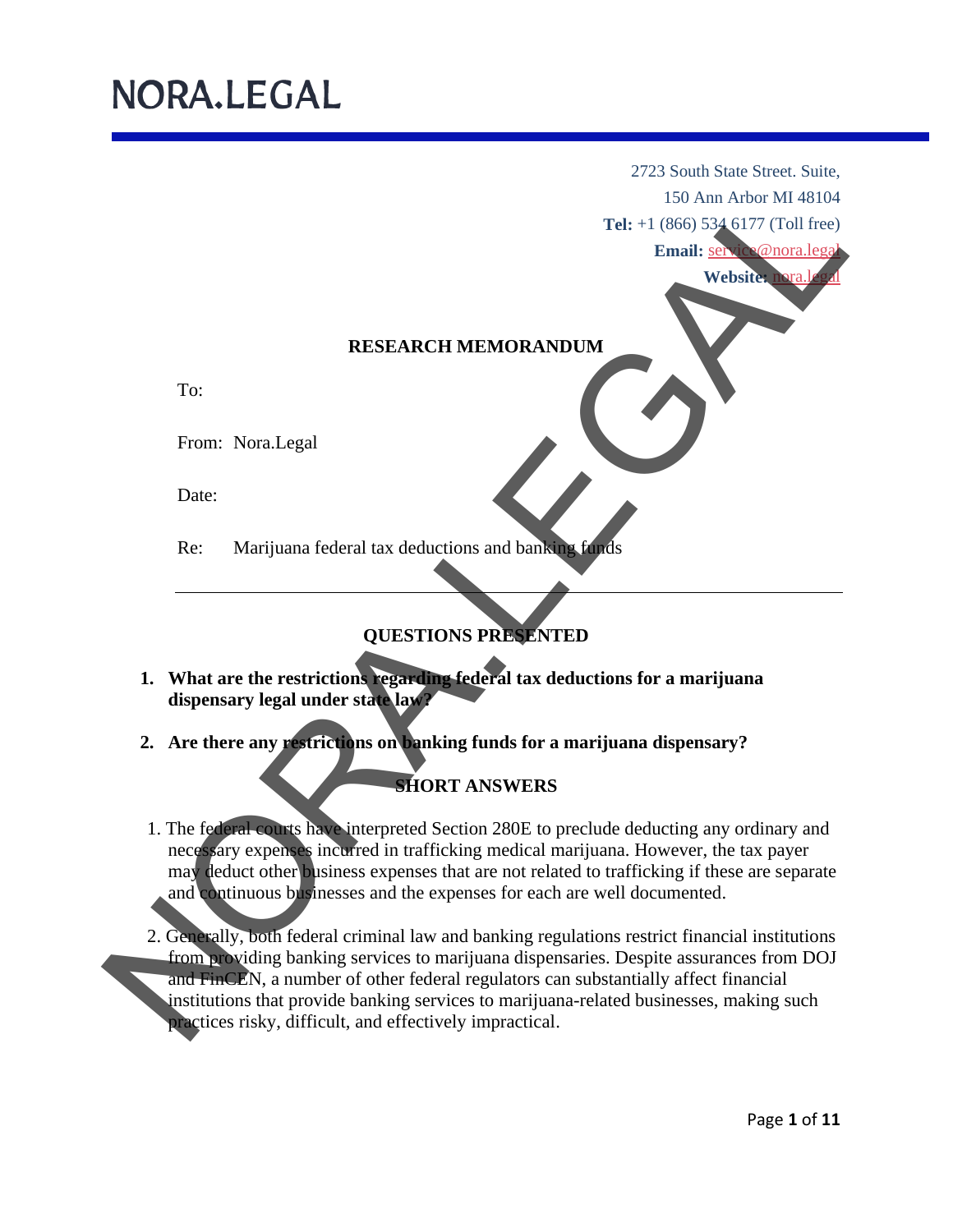### **RESEARCH FINDINGS**

### **I. What are the restrictions that are there regarding federal tax deductions for a marijuana dispensary legal under state law?**

The Internal Revenue Code ("the Code") "allows a business to deduct from its gross income 'all the ordinary and necessary expenses paid or incurred during the taxable year in carrying on [the] trade or business." Olive v. C.I.R., 792 F.3d 1146, 1148 (9th Cir. 2015) (quoting 26 U.S.C. § 61(a)). However, the Code recognizes exceptions to § 162(a). "One such exception applies when the 'amount paid or incurred during the taxable year' is for the purpose of 'carrying on any trade or business . . . consist[ing] of trafficking in controlled substances." Id. at 1148 (quoting 26 U.S.C.  $\S$  280E).<sup>1</sup> "In the context of section 280E, marijuana is a schedule I controlled substance." Californians Helping to Alleviate Med. Problems, Inc. v. C.I.R., 128 T.C. 173, 181 (2007). Thus, even when the use and sale of medical marijuana is legal under State law, federal law prohibits its use and sale. Beck v. C.I.R., 110 T.C.M. (CCH) 141,  $*5$  (T.C. 2015); *See also* Olive at 1149. Accordingly, medical marijuana dispensaries, though legal under state law, "traffic" in a controlled substance within the meaning of § 280E. Beck at \*5; Californians Helping at 182. I. What are the restrictions that are there regarding federal tax deductions for a<br>marijuana dispensary legal under state law?<br>The internal Revenue Code ("the Code") "allows a business to deduct from its<br>meaning on [the]

### **A. Business Expenses Not Deductible Under 26 U.S.C. § 280E.**

The Courts have consistently held that, under § 280E, when a tax payer incurs expenses operating a "Vapor Room" or "Alternative Herbal Health Services dispensaries," these cannot be deducted for federal tax purposes. Olive at 1149; Beck at \*5. However, when the tax payer is

<sup>&</sup>lt;sup>1</sup> "Section 280E even disallows a deduction for expenses that are not illegal per se" like salaries, rent, telephone. [https://www.irs.gov/pub/irs](https://www.irs.gov/pub/irs-wd/201504011.pdf) -wd/201504011.pdf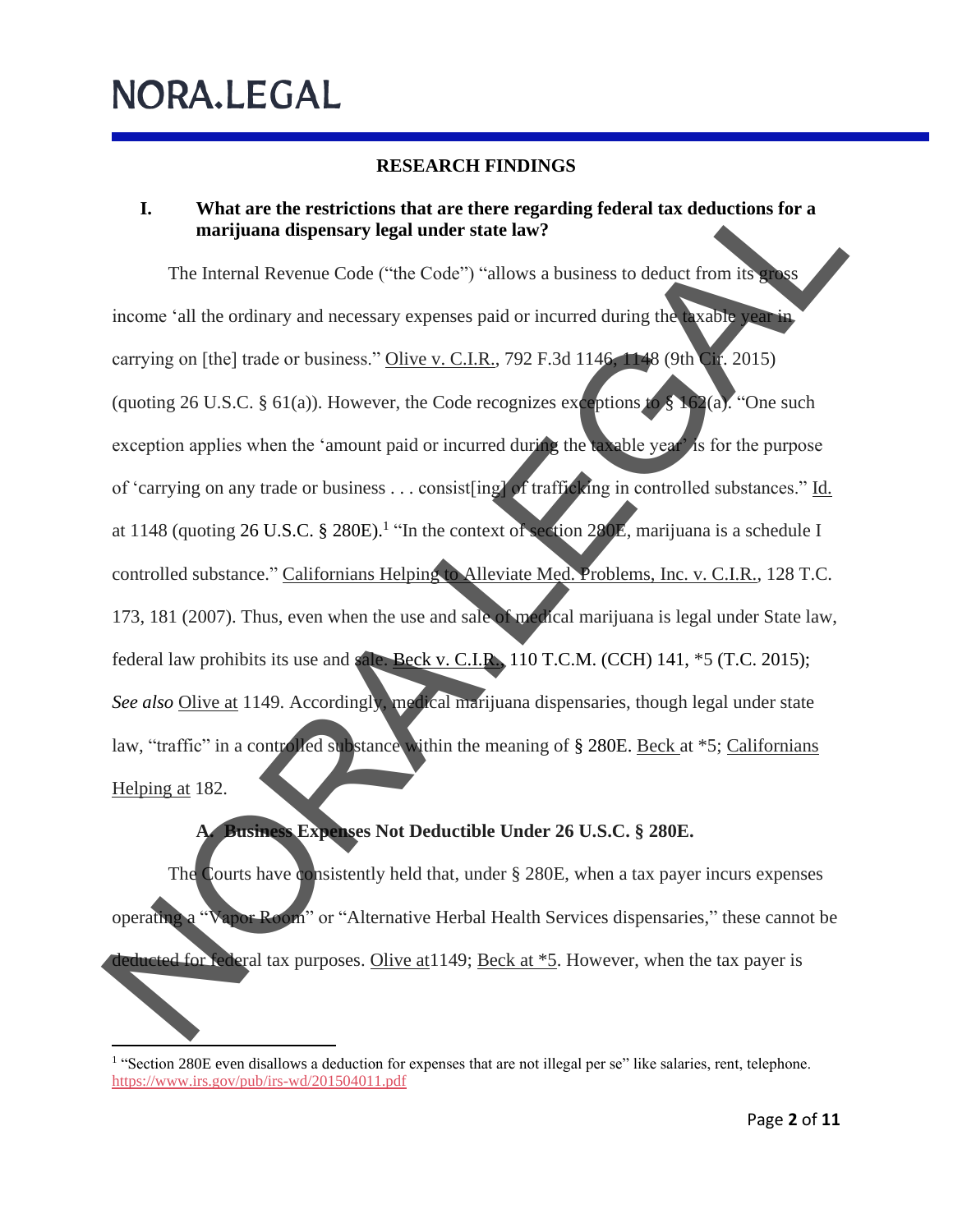engaged in two trades or businesses, where one is caregiving services and the other is the supply of medical marijuana, the United States Tax Court has held that deductions are not precluded by § 280E for the trades or businesses did not involve "trafficking" in a controlled substance. Californians Helping at 180-182 (2007). "[W]hether an activity is a trade or business separate from another trade or business is a question of fact that depends on (among other things) the degree of economic interrelationship between the two undertakings." Id. at 183. Moreover, a taxpayer's characterization of two or more undertakings as separate activities is accepted by the Commissioner "unless the characterization is artificial or unreasonable." Id. "A taxpayer, to be engaged in a trade or business for purposes of section 162, must be involved in the activity with continuity and regularity and the taxpayer's primary purpose for engaging in the activity must be for income or profit. Olive at 41. Additionally, "**d**]eductions are a matter of legislative grace, and taxpayers must maintain sufficient records to substantiate the amounts of their income and entitlement to any deductions or credits claimed." Beck at \*5 (citing Rule 142(a)(1)). of medical marijuana, the United States Tax Court has held that deductions are not precluded by<br>  $\frac{1}{2}$  280E for the trades or businesses did not involve "tradicting" in a controlled sub-<br>
Californiams Helping at 130-1

In Californians Helping to Alleviate Med. Problems, Inc. v. C.I.R., 128 T.C. 173 (2007), the petitioner claimed that § 280E does not preclude the petitioner from deducting the ordinary and necessary expenses attributable to its provision of counseling and other caregiving services because it provided caregiving services separate from the supply of medical marijuana to its members Id. at 174. The United States Tax Court agreed. Id. at 183. The court reasoned that:

Section 280E and its legislative history express a congressional intent to disallow deductions attributable to a trade or business of trafficking in controlled substances. They do not express an intent to deny the deduction of all of a taxpayer's business expenses simply because the taxpayer was involved in trafficking in a controlled substance. We hold that section 280E does not preclude petitioner from deducting expenses attributable to a trade or business other than that of illegal trafficking in controlled substances simply because petitioner also is involved in the trafficking in a controlled substance.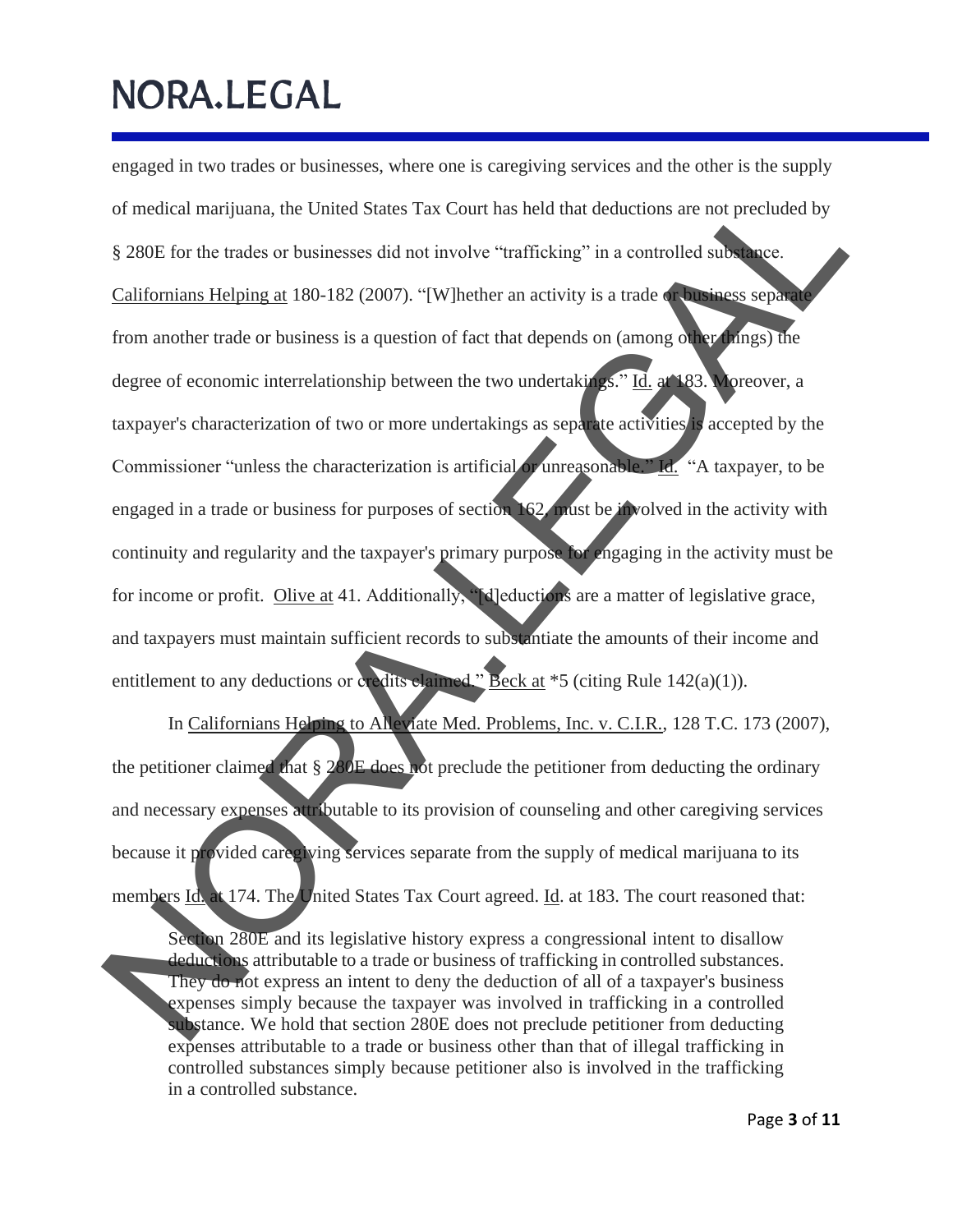Id. at 182.

The caregiving services were separate from the supply of medical marijuana because the "[p]etitioner was regularly and extensively involved in the provision of caregiving services, and those services are substantially different from petitioner's provision of medical marijuana." Id. at 183.

It is relevant to note that the courts have been reluctant to apply the above proposition when the petitioner has not provided "evidence that he had any business activity unrelated to the sale or distribution of marijuana" and when the "petitioner has not established which, if any, expenses were for any alleged services offered and which expenses related to the sale of marijuana." Beck v. C.I.R., 110 T.C.M. (CCH) 141, \*5 (T.C. 2015). In Olive v. C.I.R., 139 T.C. 19 (2012)., the court rejected the petitioner's claim that § 280E did not preclude him from deducting expenses incurred in operating "Vapor Rooms." Id. at 42. The court reasoned that "[t]he Vapor Room would not have had any revenues at all (and could not have operated) if none of the patrons had purchased marijuana from petitioner." Id. Moreover, the court concluded that "[t]he Vapor Room did not spawn a second business simply by occasionally providing the patrons with snacks, a massage, or a movie, or allowing the patrons to play games in the room and to talk there to each other." Id. The caregiving services were separate from the supply of medical marijuana because the<br>
"[p]etitioner was regularly and extensively involved in the provision of caregiving<br>
those services are substantially different from

Similarly, courts have rejected claims of a separate business when the petitioner claimed that it also derived separate income from the sale of books, T-shirts, and other items. Canna Care, Inc. v. C.I.R., 110 T.C.M. (CCH) 408, \*4 (T.C. 2015). The Canna Care court reasoned that no evidence was presented to determine "what percentage of petitioner's income was from the sale of medical marijuana and what percentage was from the sale of other items." Id. The court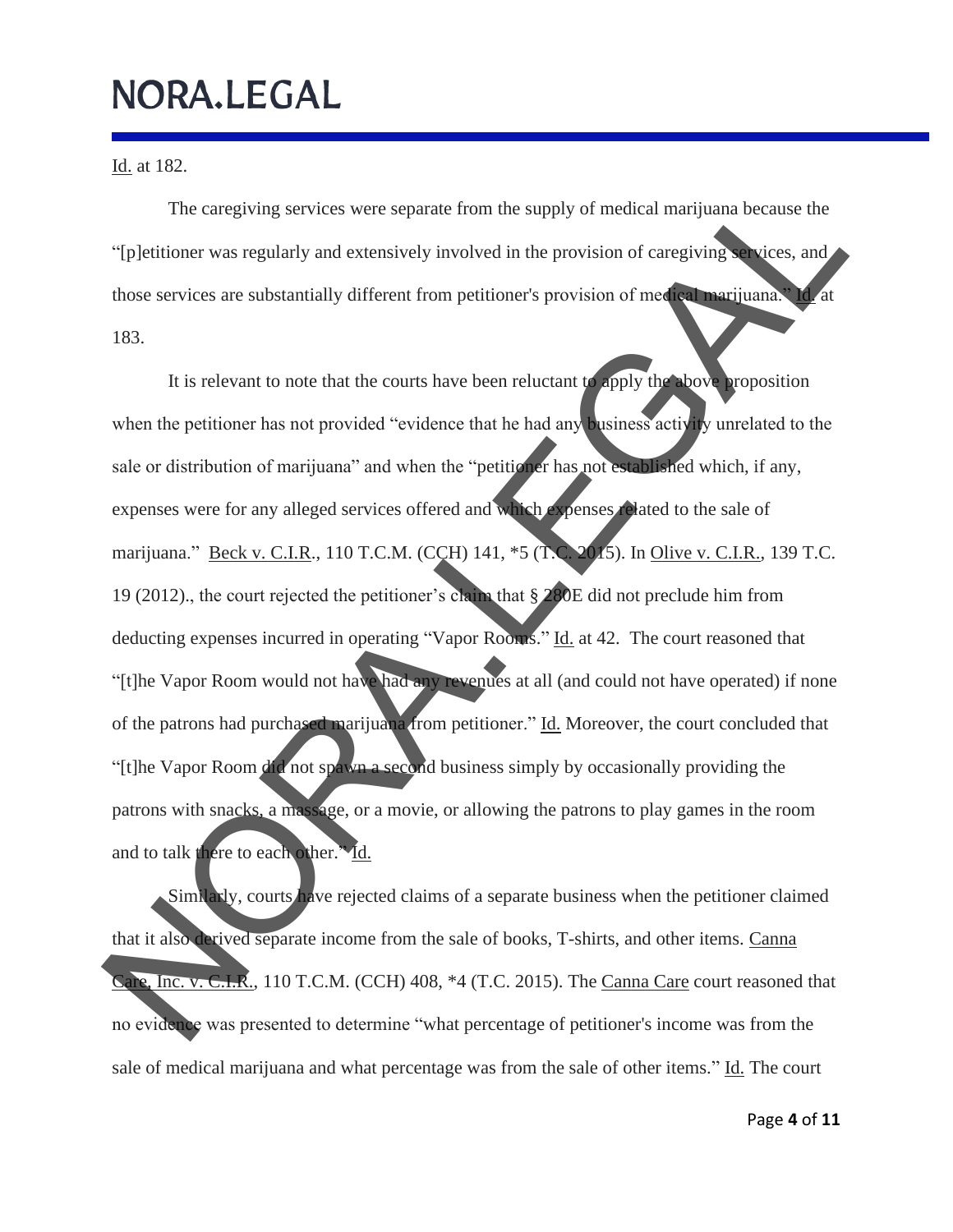relied on the parties' stipulation in concluding that the petitioner was engaged in one business - selling medical marijuana. Id.

### **B. Deductions Available as Costs of Goods Sold ("COGS").**

Based on the foregoing, it appears that when the tax payer is engaged in the business of "trafficking" marijuana alone, where its other business operations are not separate, sustained, and continuous, or where it fails to keep sufficient records of controlled substance sales compare to other business it may be precluded from claiming tax deductions under section 280E. However, when the tax payer has other legal business, apart from the marijuana-related business, it may claim may claim federal deductions if it can show that the separate business is an independent and continuing business.

### **II. Are there any restrictions on banking funds for a marijuana dispensary?**

In spite of the United States following a dual banking system, where banks may either choose a federal charter or state charter, banks have been reluctant in providing funds to marijuana dispensary because of federal criminal law and the pervasiveness of federal banking regulation. Julie Andersen Hill, Banks, Marijuana, and Federalism, 65 Case W. Res. L. Rev. 597, 605–06, 631 (2015). According to press reports, financial institutions that provide banking services to marijuana industry are few and far between. Id. at 634 n. 192. Banks are wary because "marijuana is illegal under the federal law" and "federal law enforcement agencies have significant power to punish institutions that do not comply with federal law." Id. at.605. Relevant laws include the Federal Controlled Substances Act, the Federal Anti-Money Laundering Statutes, Federal Deposit and Share Insurance, Federal Reserve Regulation of Member Banks, and Federal Bank Holding Company Regulation. Id. at 605-631. selling medical marijuana. Id.<br>
B. Deductions Available as Costs of Goods Sold ("COGS").<br>
Based on the foregoing, it appears that when the ax payer is enganged at business<br>
"trafficking" marijuana alone, where it folls to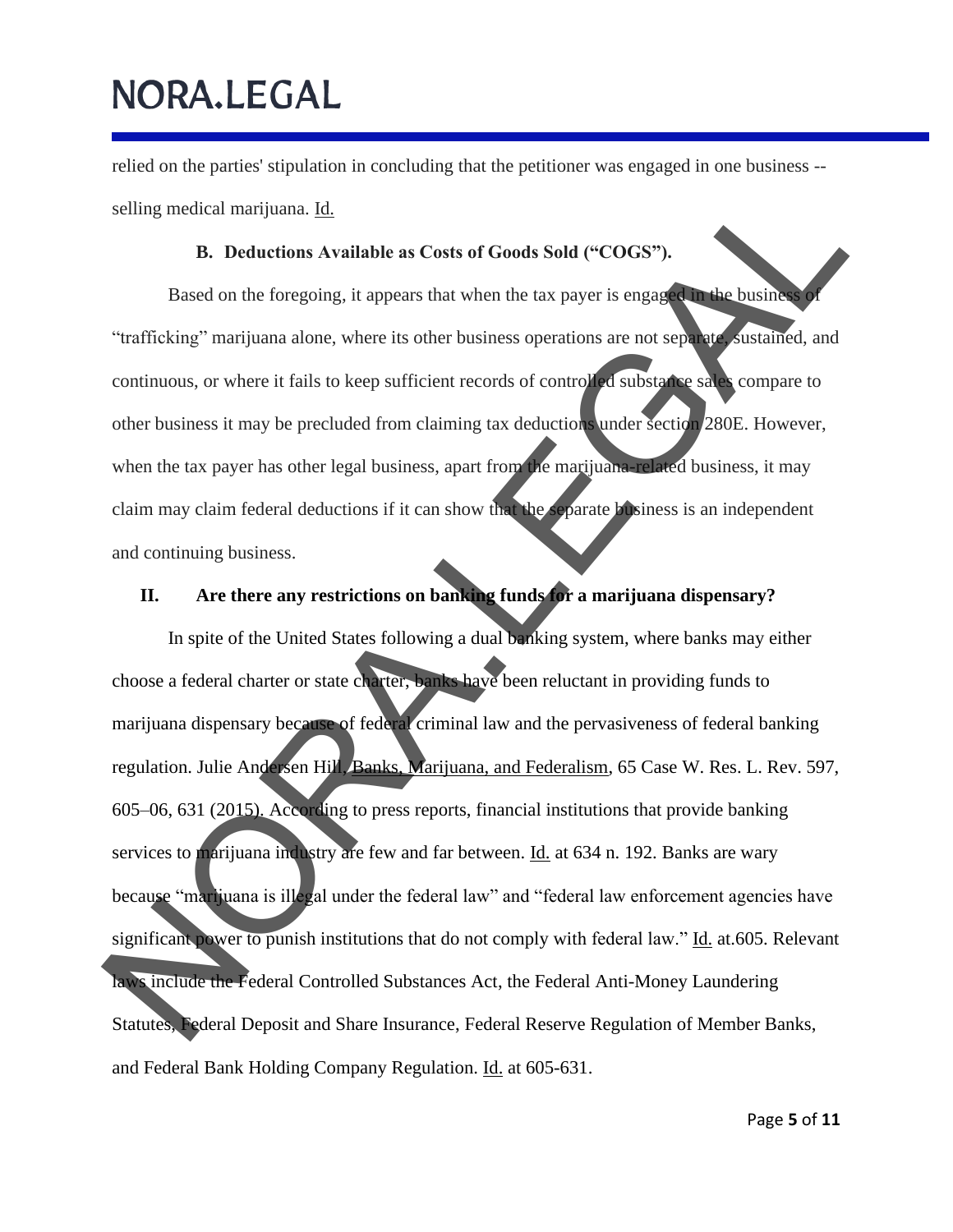### **A. Relevant federal laws restricting marijuana banking:**

(i) The Federal Controlled Substances Act not only prohibits manufacturing, distributing, or dispensing marijuana, but also aiding and abetting any of the above. 21 U.S.C. §§ 801-904 (2012). Thus, when a financial institution renders a small inventory loan, checking account, or credit card payment processing services, it potentially conspires to distribute marijuana, and it may be acting as an accessory if it accepts deposits consisting of revenue from the sale of marijuana. Banks, Marijuana, and Federalism, 65 Case W. Res. L. Rev. 597 at 608.

(ii) Under the Federal Money Laundering Control Act, the financial institutions are required to avoid assisting customers who manufacture, distribute, or dispense marijuana. Id. at 610. Further, they are expected to discover illegal activity and report it to federal officials to prevent the wrongdoers from accessing the banking system. Id. Additionally, under the Bank Secrecy Act ("or BSA") and USA PATRIOT Act, financial institutions must maintain programs designed to detect and prevent money laundering. Id. at 611. "The Bank Secrecy Act requires the financial institutions to report illegal and suspicious activities to the federal Financial Crimes Enforcement Network ("FinCEN")." Id. at 613. The "institutions must file currency transactions reports for any transaction that involves more than \$10,000 in cash." Id. They must also provide suspicious activity reports for transactions involving 'at least \$5,000 in funds or other assets' if the banks, knows, suspects, or has reason to suspect (1) involves funds derived from illegal activity or is an attempt to disguise funds derived from illegal activity; (2) is designed to evade regulations promulgated under the BSA; or (3) lacks a business or apparent lawful purpose. Id. (iii) Federal Deposit and Share Insurance is another tool by which financial institutions (i) The Federal Controlled Substances Act not only probiblis manufacturing, distributing,<br>or dispensing marijuana, but also aiding and abetting any of the above. 21 U.S.C. and 10-004<br>(2012). Thus, when a financial institu

are controlled. *Id.* at 617. In order to retain federal insurance, financial institutions must comply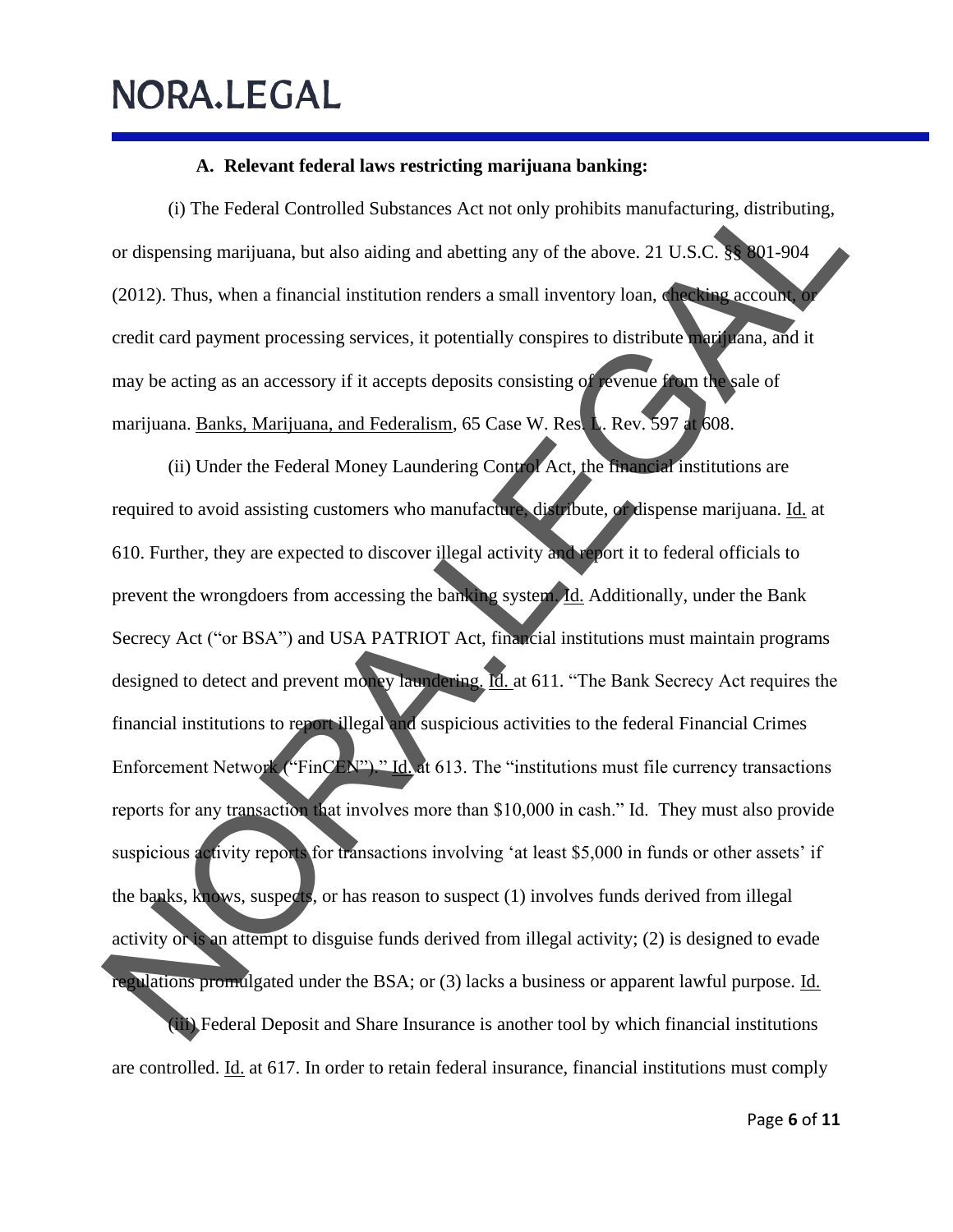with FDIC or NCUA restrictions. Id. at 617-618. If Bank Secrecy Act violations are found, financial institutions faced significant civil penalties or revocation of deposit insurance, which effectively forces them out of business. Id. at 618-619.

(iv) Federal Reserve Regulations of member banks – Here, if the state banks choose to become members of the Federal Reserve System, they subject themselves to federal regulation by using federal deposit or share insurance. Id. at 625. The Federal Reserve regularly examines state member banks and their compliance with the Bank Secrecy Act and the bank's risk management practices to ensure that the bank does not provide deposit or loan services to illegal enterprises under federal law, including marijuana related business. **Id.** at 626. financial institutions faced significant civil penalties or revocation of deposit insurance, which<br>effectively forces them out of business. <u>El.</u> at 618-619.<br>(iv) Federal Reserve Regulations of member banks - Here. if the

(v) Federal Bank Holding Company Regulation – The federal government regulates all bank holding companies and banks, irrespective of their size.

(vi) Federal Payment Systems Administration – The Monetary Control Act of 1980 requires the Federal Reserve to offer payment system services to all depository institutions, including nonmember banks and credit unions. Id. at 627-28. By establishing regulations and policies governing access to its payment system, the Federal Reserve has the ability to impact practices at all financial institutions using these systems. Id.

The above federal laws limit state control over the financial institutions. Id. at 630. However, in light of recent state initiatives to legalize medical marijuana, the Department of Justice  $(DQ)^2$  and Financial Crimes Enforcement Network<sup>3</sup> (FinCEN, a division of the U.S. Treasury) have issued guidance detailing their current enforcement priorities and expectations

<sup>2</sup> U.S. Department of Justice, *Guidance Regarding Marijuana Related Financial Crimes* (Feb. 14, 2014), available at [https://www.justice.gov/sites/default/files/usao-wdwa/legacy/2014/02/14/DAG%20Memo%20-](https://www.justice.gov/sites/default/files/usao-wdwa/legacy/2014/02/14/DAG%20Memo%20-%20Guidance%20Regarding%20Marijuana%20Related%20Financial%20Crimes%202%2014%2014%20(2).pdf) [%20Guidance%20Regarding%20Marijuana%20Related%20Financial%20Crimes%202%2014%2014%20\(2\).pdf](https://www.justice.gov/sites/default/files/usao-wdwa/legacy/2014/02/14/DAG%20Memo%20-%20Guidance%20Regarding%20Marijuana%20Related%20Financial%20Crimes%202%2014%2014%20(2).pdf) <sup>3</sup> Available at <https://www.fincen.gov/sites/default/files/shared/FIN-2014-G001.pdf>

Page **7** of **11**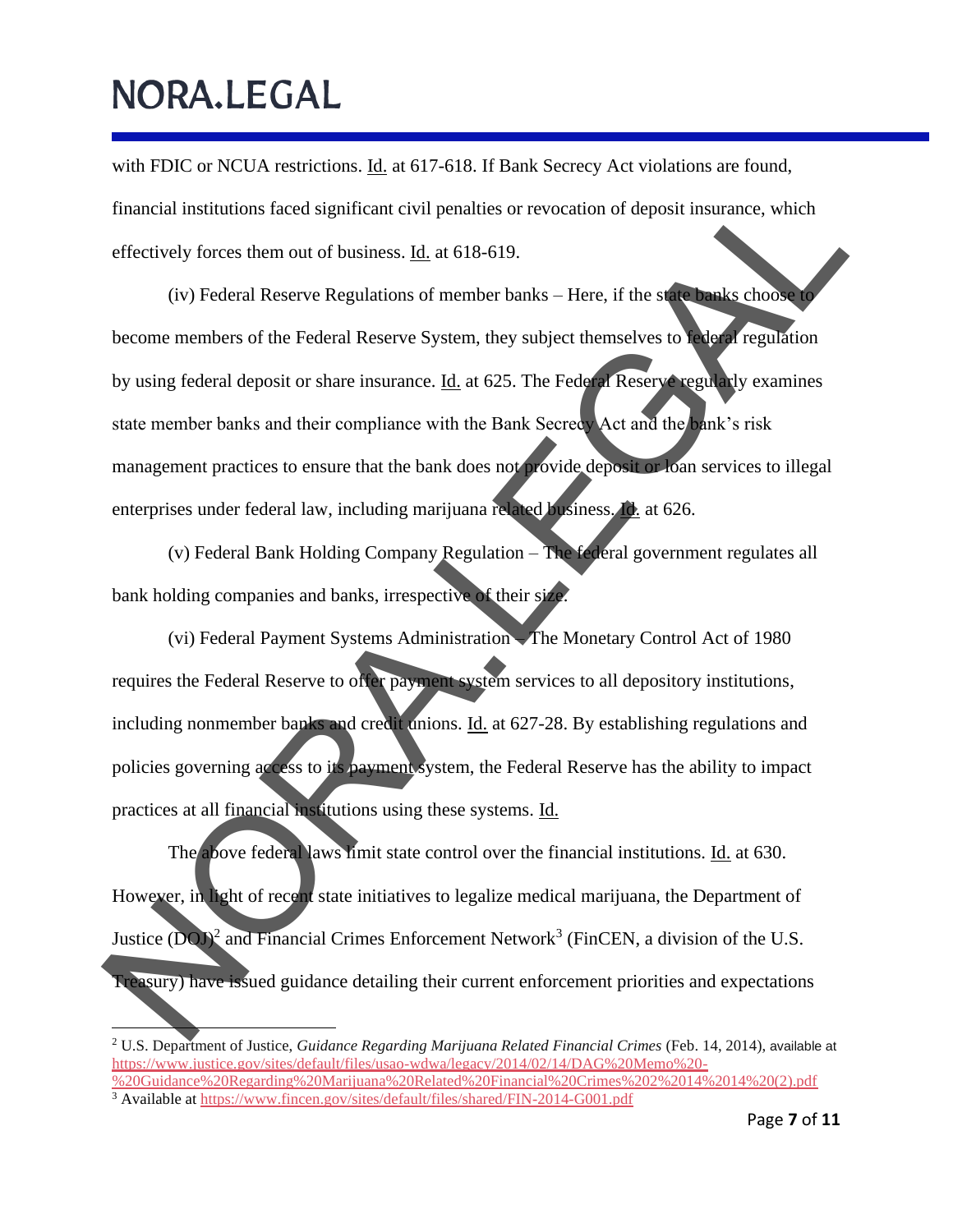for financial institutions seeking to provide services to marijuana-related business.

### **B. Federal Guidance**

#### **1. Department of Justice Guidance**

DOJ has indicated that it will not target legal marijuana businesses as long as they meet

following regulatory requirements:

- Preventing the distribution of marijuana to minors;
- Preventing revenue from the sale of marijuana from going to criminal enterprises, gangs, and cartels;
- Preventing the diversion of marijuana from states where it is legal under state law in some form to other states;
- Preventing state-authorized marijuana activity from being used as a cover or pretext for the trafficking of other illegal drugs or other illegal activity;
- Preventing violence and the use of firearms in the cultivation and distribution of marijuana;
- Preventing drugged driving and the exacerbation of other adverse public health consequences associated with marijuana use;
- Preventing the growing of marijuana on public lands and the attendant public safety and environmental dangers posed by marijuana production on public lands; and
- Preventing marijuana possession or use on federal property.

U.S. Department of Justice, Guidance Regarding Marijuana Related Financial Crimes, p.1 (Feb. 14, 2014). **B. Federal Guidance**<br>
1. Department of Justice Guidance<br>
DOJ has indicated that it will not target legal marijuana businesses<br>
following regulatory requirements:<br>
Preventing the distribution of marijuana tom intervalse.<br>

### **2. FinCEN guidance**

FinCEN enforces the Banking Secrecy Act, which requires financial institutions to

monitor their customer accounts for suspicious activity related to money laundering and other

financial crimes, and to file suspicious activity reports ("SARs") for account holders they suspect

are engaged in illegal activity. FinCEN, BSA Expectations Regarding Marijuana-Related

Businesses, p.3 (Feb. 14, 2014). Regardless of any state law legalizing marijuana, a financial

institution is required to file a SAR "if it knows, suspects, or has reason to suspect that a

transaction conducted or attempted by, at, or through the financial institution: (i) involves funds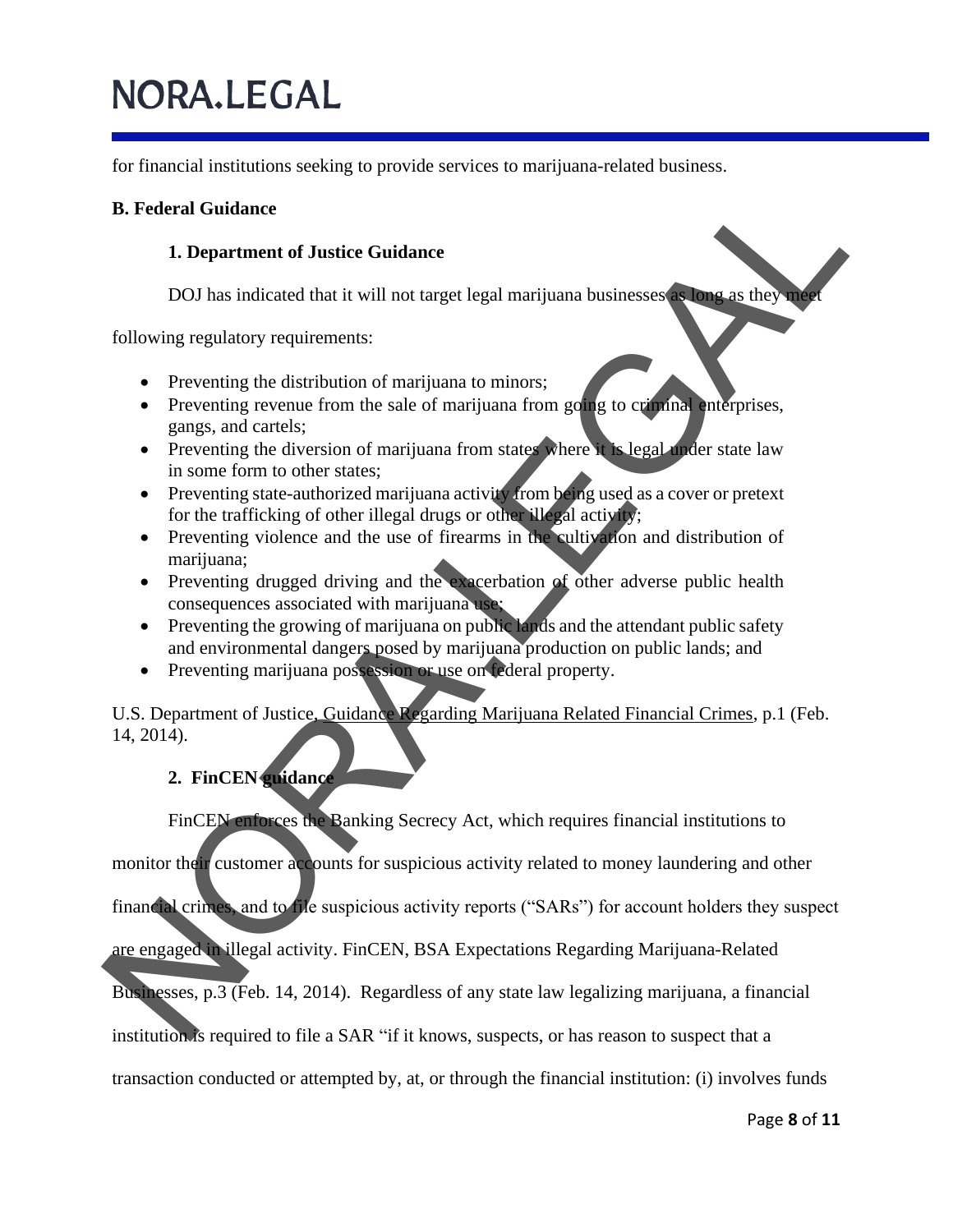derived from illegal activity or is an attempt to disguise funds derived from illegal activity; (ii) is designed to evade regulations promulgated under the BSA, or (iii) lacks a business or apparent lawful purpose." Id.

Similar to DOJ, FinCEN has also released a letter identifying its Banking Secrecy expectations for financial institutions seeking to provide services to marijuana-related businesses. Id. The goal is to "enhance the availability of financial services for, and the financial transparency of, marijuana-related businesses." Id. at p.1 The letter notes, "the decision to open, close, or refuse any particular account or relationship should be made by each financial institution based on a number of factors specific to that institution" including "its particular business objectives, an evaluation of the risks associated with offering a particular product or service, and its capacity to manage those risks effectively." Id. at p. 2. It noted that "thorough customer due diligence is a critical aspect of making this assessment." Id. FinCEN's provides the following guidance in assessing the risk to provide services to marijuana-related business: designed to evade regulations promulgated under the BSA, or (iii) lacks a business or apparent<br>lawful purpose." <u>Id.</u><br>Similar to DOI, FinCEN has also released a letter identifying its B<br>expectations for financial institut

(1) verifying with the appropriate state authorities whether the business is duly licensed and registered;

(2) reviewing the license application (and related documentation) submitted by the business for obtaining a state license to operate its marijuana-related business;

(3) requesting from state licensing and enforcement authorities available information about the business and related parties;

(4) developing an understanding of the normal and expected activity for the business, including the types of products to be sold and the type of customers to be served (e.g., medical versus recreational customers);

(5) ongoing monitoring of publicly available sources for adverse information about the business and related parties;

(6) ongoing monitoring for suspicious activity, including for any of the red flags described in FinCEN guidance; and

(7) refreshing information obtained as part of customer due diligence on a periodic basis and commensurate with the risk.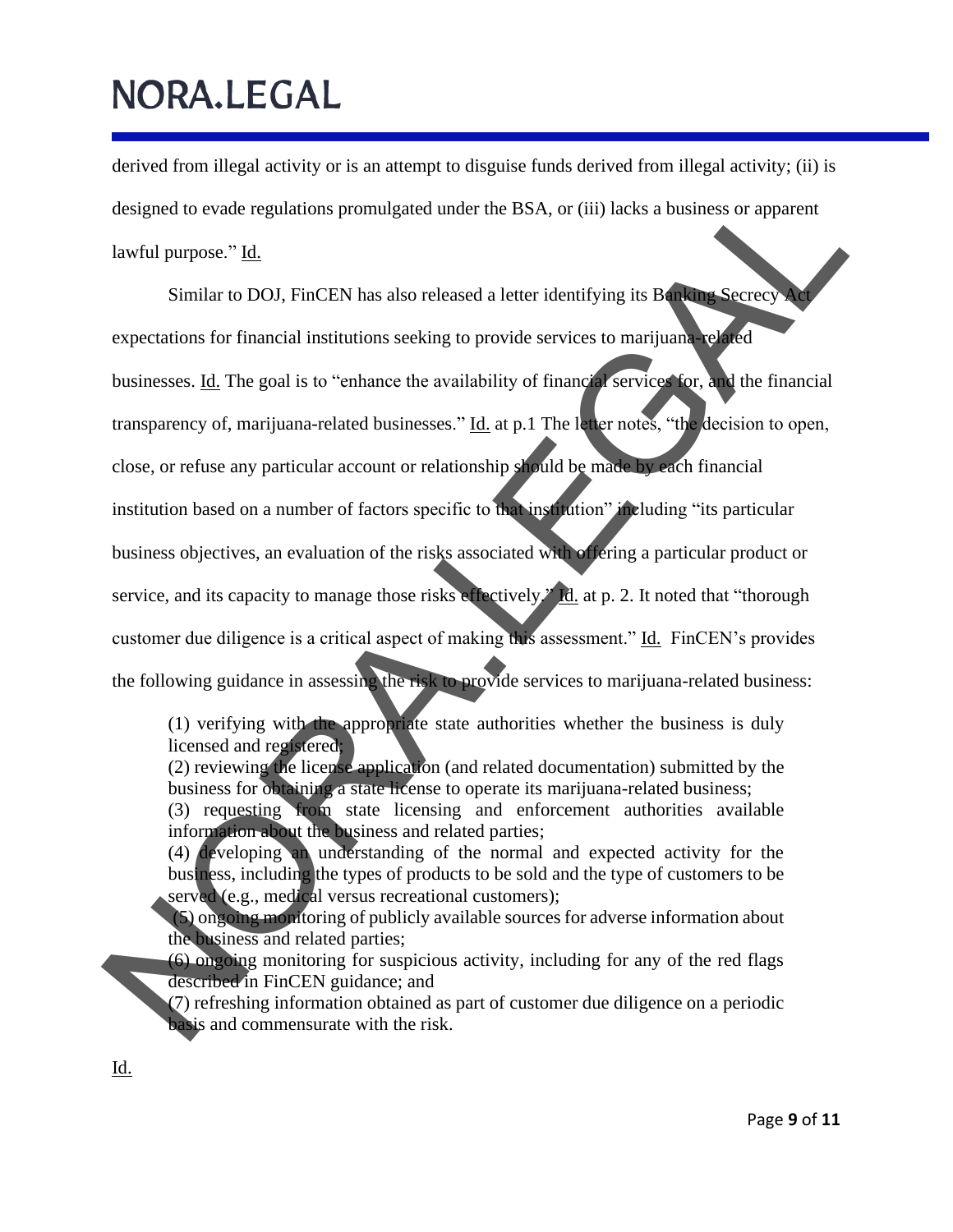Additionally, FinCEN details when the financial institutions are required to file a SAR for "Marijuana Limited," "Marijuana Priority," and "Marijuana Termination" suspicious activity reports: Id. at p.3-5.

#### **C. State-Chartered Financial Cooperatives.**

In 2014, Colorado passed legislation allowing licensed marijuana businesses to form financial services co-ops. Julie Andersen Hill, Banks, Marijuana, and Federalism, 65 Case W. Res. L. Rev. 597, 638-639 (2015). However, these co-ops had to comply with federal requirements, including the Banking Secrecy Act. Id. Moreover, the co-ops are dependent on federal banking regulations even if they do not need to secure federal deposit insurance or will not be owned by a federally regulated holding company. This is because each co-op needs the written approval of the Federal Reserve System Board of Governors for access to the Federal Reserve System relating to proposed depository activities. Id. (citing COLO. REV. STAT. § 11- 33-104(4)(a)). The co-ops face other challenges because they are nonmember depository institutions and a co-ops, rather than a bank or credit union. Banks, Marijuana, and Federalism, at p. 640. for "Marijuana Limited," "Marijuana Priority," and "Marijuana Termination" suspicious activity<br>reports: <u>Ha.</u> at p.3-5.<br>C. State-Chartered Financial Cooperatives.<br>In 2014, Colorado passed legislation allowing licensed mari

Based on the foregoing, it appears that because of federal drug and anti-money laundering laws, and the power the federal regulators wield to punish both federal and state charted financial institutions, there are burdensome and costly barriers for financial institutions to provide services, despite assurances from DOJ and FinCEN. There is also the fact that States have no authority to prevent federal authorities from enforcing federal law.

#### **CONCLUSIONS**

Under 26 U.S.C. § 280E, a business cannot deduct expenses for any activities related to